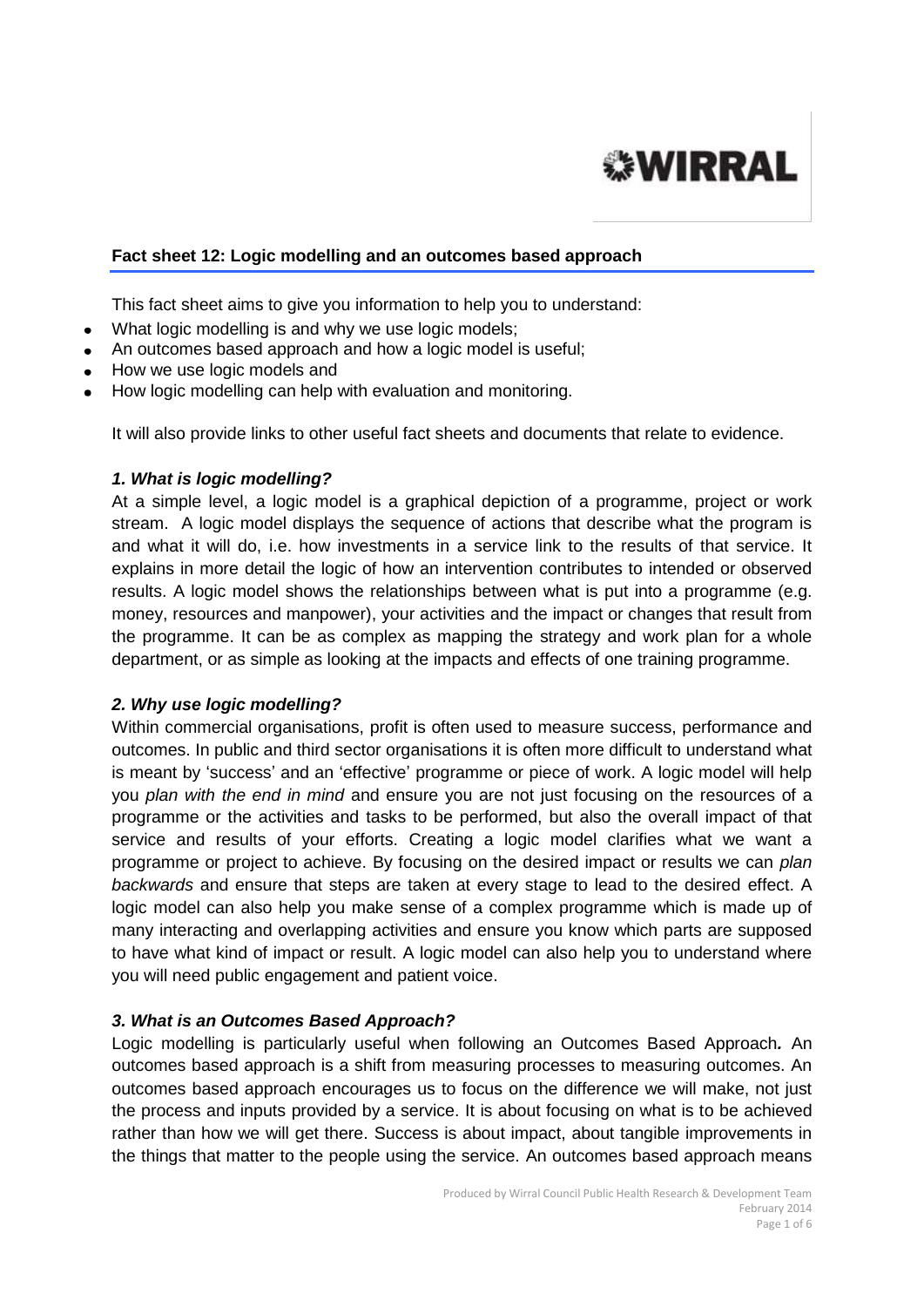focusing activity and spend on achieving real and lasting benefits for people and demonstrating the impact of services in terms of service user outcomes. E.g. a person is assisted to budget and prepare a good value meal for a family. The 'output' is the meal itself, but the 'outcome' is the acquisition of a skill that will continue to benefit the whole family, an improved sense of resilience for the user, greater self-esteem, confidence and better financial management.

# *4. How does a logic model help with evaluation and monitoring?*

It is important to monitor and evaluate your project or service. You will need to monitor the performance and reach of your project, for example, to ensure the correct group are being targeted or demand is being met. You will need to evaluate in order that you can see if it is working as it should, it is effective and what could be improved.

When planning a new programme, designing a logic model at the outset will help you to think about the monitoring and evaluation you need to put in place and will help you to decide what information and data you need to collect. When you look at the links between your inputs, outputs and outcomes, you can start to examine the evidence in the links. For example, some causal links are definite (e.g. all the evidence says that quitting smoking increases life expectancy), but you may notice that you are guessing in other areas (e.g. referral to a weight management course reduces body mass index). Evaluation seeks to test out each of these links. It seeks to demonstrate whether what seems logical is actually happening and then explain why. The logic model will show the areas where you are unsure of the evidence that you will therefore need to focus your evaluation and monitoring activity.

Alternatively, if you have not factored in evaluation at the start of your project, creating a logic model of an existing programme is a good place to start when you want to evaluate it. It will help you to identify and confirm what the programme is aiming to deliver, what you need to assess and where you need more information.

# *5. How do I create a logic model?*

A logic model is best developed in collaboration with key stakeholders, for example commissioners, providers, clinical staff etc. To make a logic model you need to understand the three main sections: inputs, outputs and outcomes. It is often best to start identifying your outcomes first, then add all your outputs and inputs, then try to draw lines between them and see how they link. The lines between the boxes show the causal links.

### Inputs

This is what you put in to make the service go ahead. These are the activities undertaken during the operation of your service, the investment provided and the resources utilised. These include physical and non-physical items as;

- Equipment
- **Stationary**
- Drugs/prescription costs
- Staff costs
- Building overheads etc.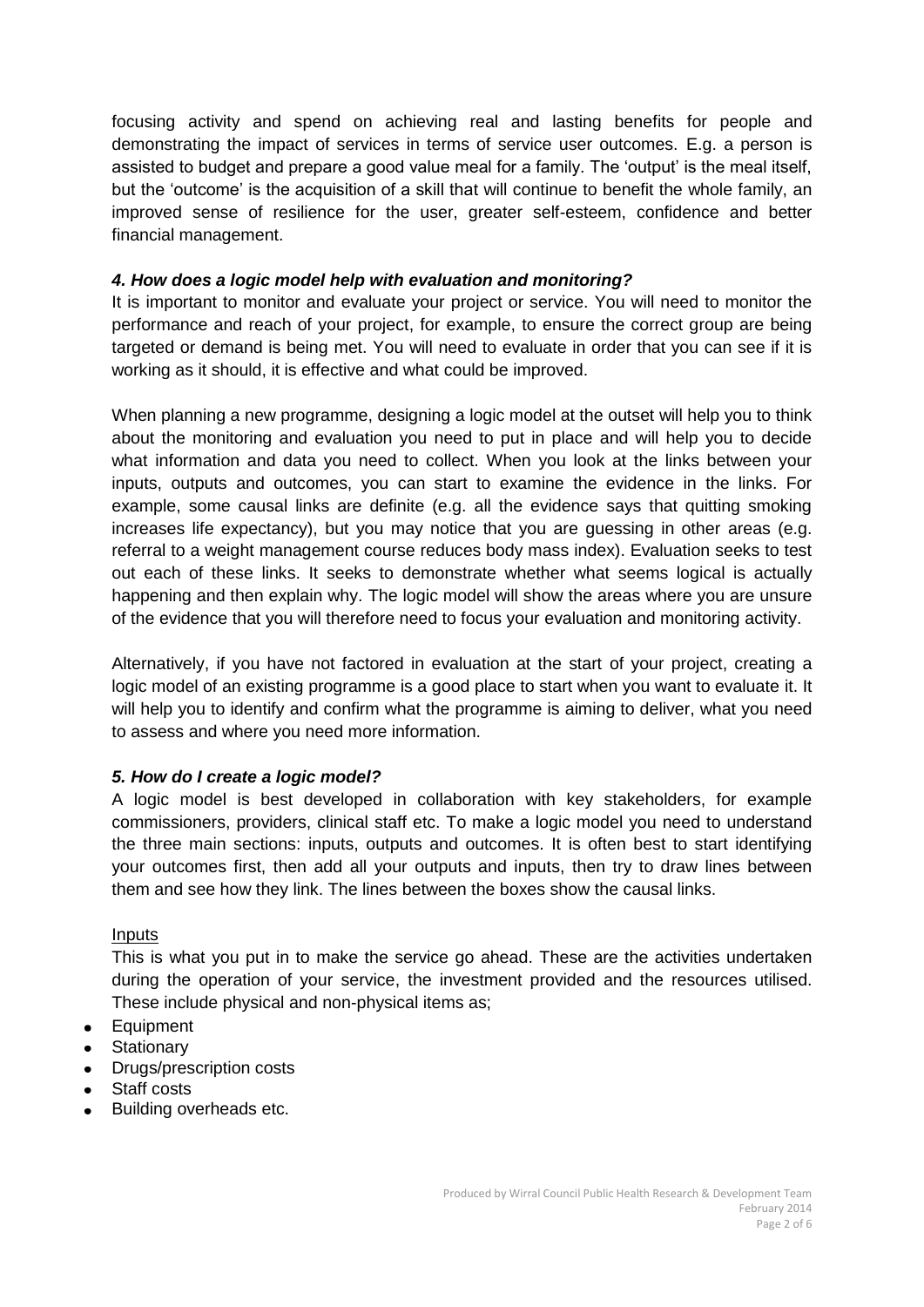# **Outputs**

This is what comes out of/what is produced by your service. These are the resulting, measurable components of the service that you deliver, that you can count and quantify. They are not an actual measure of impact, but are the specific aspects that result from the activities and inputs you put in to the service for the target audience. Examples include:

- Sessions held per week
- Attendees at an education session
- Number of booklets produced
- Items distributed

These, in themselves, are not the intended outcome of your work; just because you had 20 people attending your clinic it does not mean those 20 people are now cured.

By helping you differentiate between your activities and your impacts you can understand where improvements can be made and energy should be focused.

### **Outcomes**

This is the impact of your service. These are the effects of your activities and resulting outputs. What effect do your outputs have? What are the consequences, behaviour changes or benefits of the service?

It is often useful to start by identifying the outcomes of our programme. What is your overall aim? Why are you doing this work? Outcomes are your overall aims and the results you would like to see. Think about how you would like things to look in a years' time. Is your aim to reduce teenage pregnancy? It might be to increase the number of young people accessing training services? Or is it to reduce unemployment? You do not deliver sessions or provide services for the sake of it; you do so so that people change their behaviour or live healthier and happier lives.

You may want to look at outcomes divided into long, medium and short term. Examples of outcomes include:

Short term:

- $\triangleright$  A greater uptake of specific drugs
- $\triangleright$  Increased breast screening rates
- $\triangleright$  Increased confidence in participants
- $\triangleright$  Increased knowledge and skills

Medium term:

- $\triangleright$  Reduction in hospital admissions
- $\triangleright$  Reduced unemployment
- $\triangleright$  Healthier eating behaviour
- $\triangleright$  Increased levels of physical activity

Long term:

- $\triangleright$  Increased life expectancy
- $\triangleright$  Reduced health inequalities
- $\triangleright$  Reduction in crime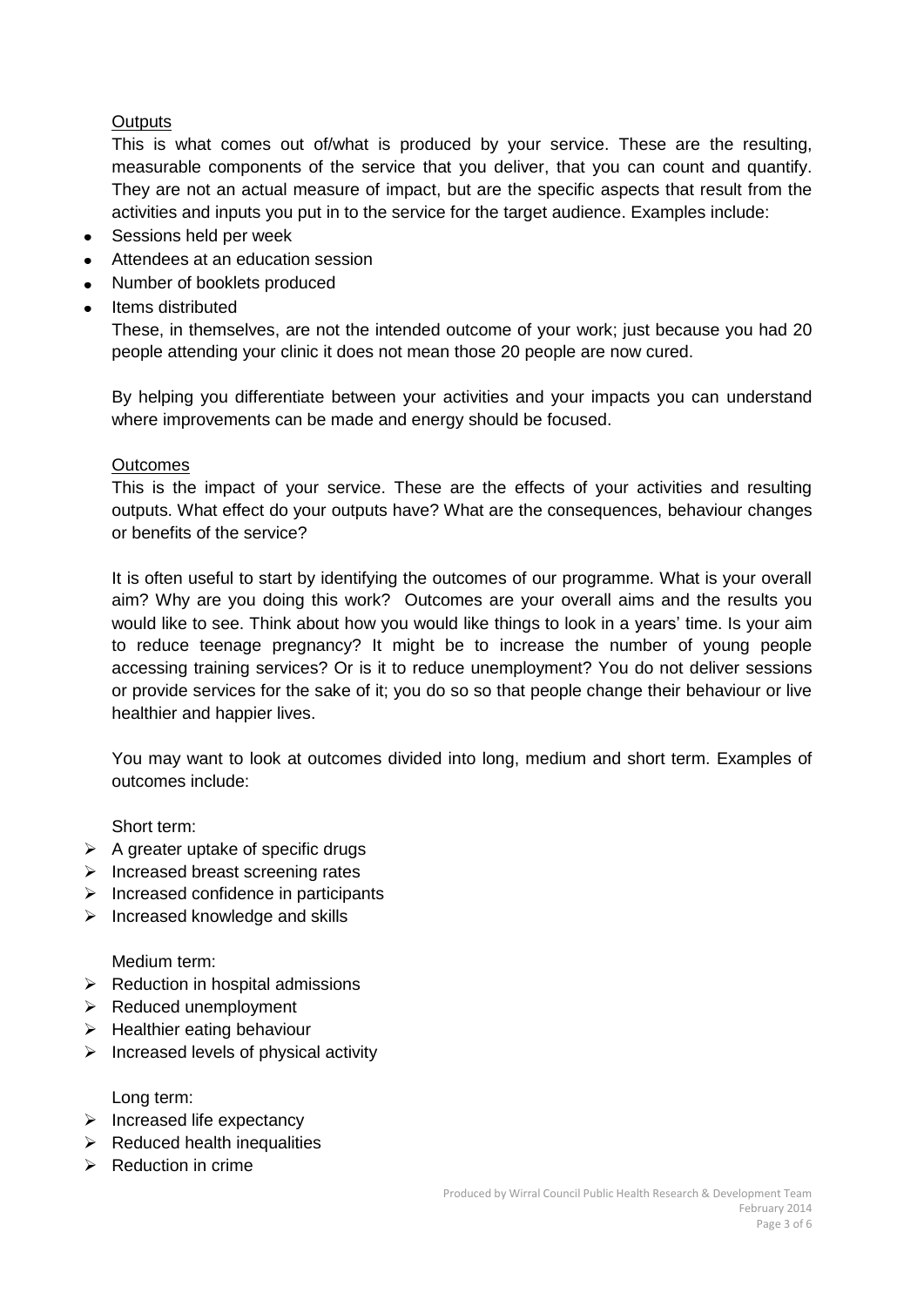Below are two examples of a simple logic models. The first uses the analogy of baking a cake to give an example. You do not bake a cake for the sake of it, the cake it just the output. The desired effect is happy people who enjoy the delicious cake. The second example uses a very basic example of a teenage pregnancy programme. On example two, the areas where the evidence is weak and evaluation may be needed are highlighted by dashed orange lines.



**More on this topic and further reading**

For more detailed information and some other approaches to logic modelling please refer to the further reading below.

Evaluation Support Scotland (2012) Evaluation Support guide 1.2: Developing a Logic Model. Available at<http://www.evaluationsupportscotland.org.uk/resources/127/>

Innovation Network. Logic Model Workbook. Available at [www.innonet.org](http://www.innonet.org/)

McCawley. PF (2002) The logic model for program planning and evaluation. Available from <https://cyfernetsearch.org/sites/default/files/McCawley,2002.pdf>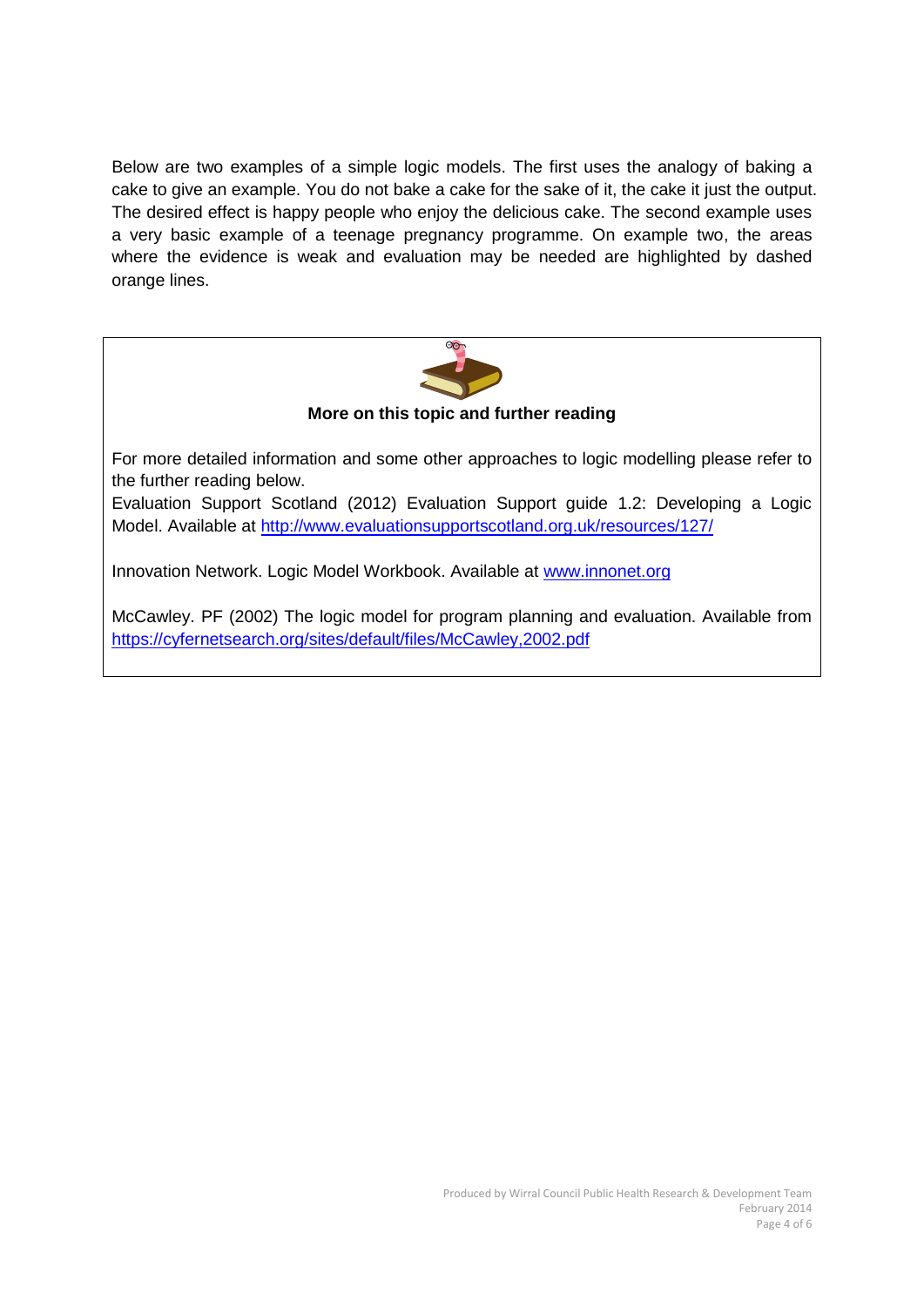# **Example 1: Birthday Cake**